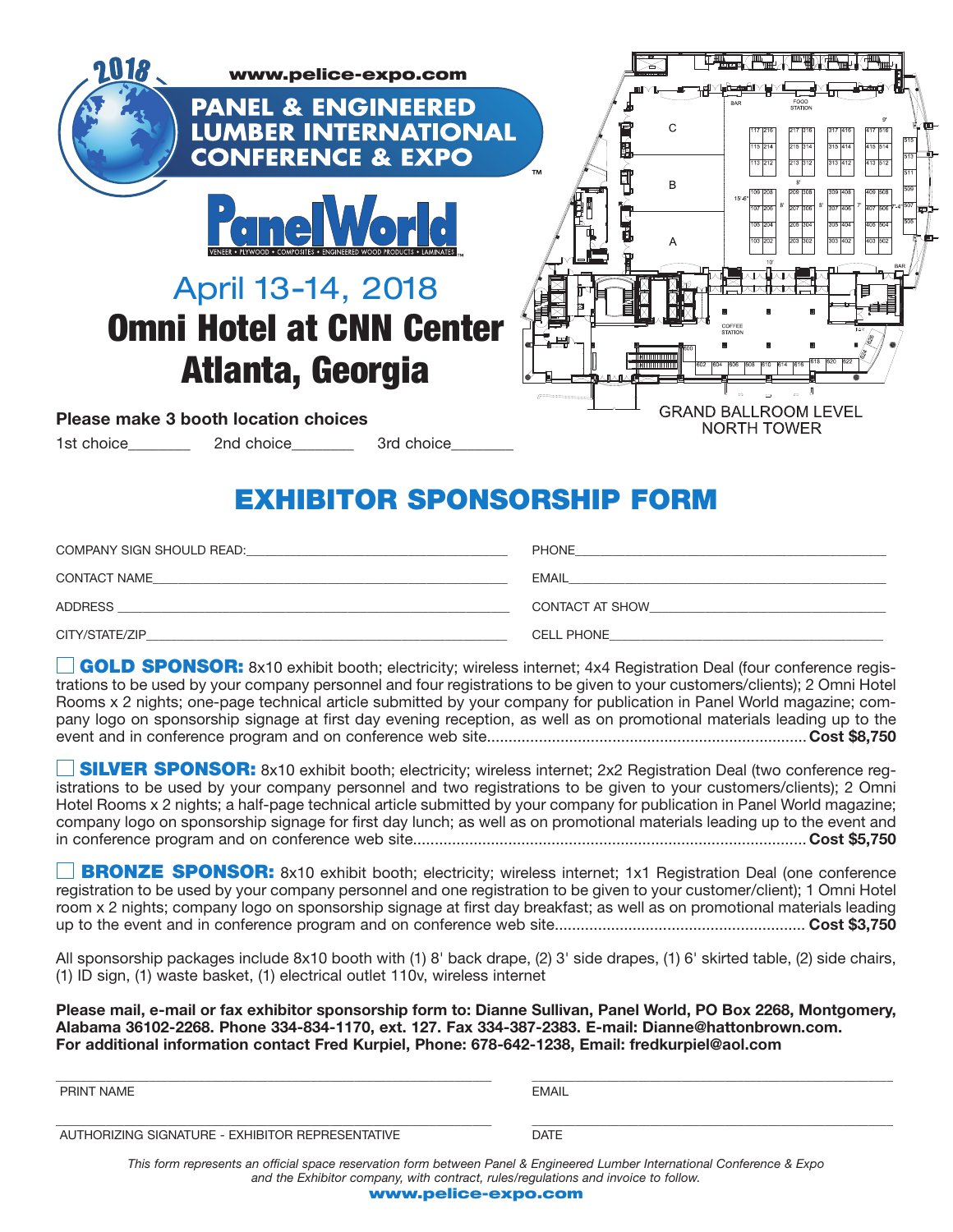# **COMBO OPPORTUNITY!**



**www.pelice-expo.com**

### **Please make 3 booth location choices**

1st choice and choice and 3rd choice



## **COMBO SPONSORSHIP FORM Omni Hotel at CNN Center • Atlanta, Georgia**

| COMPANY SIGN SHOULD READ: | <b>PHONE</b>      |
|---------------------------|-------------------|
| <b>CONTACT NAME</b>       | <b>EMAIL</b>      |
| <b>ADDRESS</b>            | CONTACT AT SHOW   |
| CITY/STATE/ZIP            | <b>CELL PHONE</b> |

### ■ **PELICE/BIO COMBO GOLD SPONSOR........................................................... \$11,750**

8x10 exhibit booths for both PELICE and WOOD BIOENERGY events; electricity; wireless internet; 3x3 Combo Registration Deal (three conference registrations to be used by your company personnel for both PELICE and WOOD BIOENERGY events, and three registrations to be given to your customers/clients for both PELICE and WOOD BIOENERGY events; 2 Omni Hotel rooms x 4 nights; one page technical article submitted by your company for publication in either Panel World or Wood Bioenergy magazines; company logo on sponsorship signage at first day evening receptions of PELICE and WOOD BIOENERGY; as well as on promotional materials leading up to the events and in conference program and on both conferences' web sites.

### ■ **PELICE/BIO COMBO SILVER SPONSOR........................................................... \$7,750**

8x10 exhibit booths for both PELICE and WOOD BIOENERGY events; electricity; wireless internet; 2x2 Combo Registration Deal (two conference registrations to be used by your company personnel for both PELICE and WOOD BIOENERGY events, and two registrations to be given to your customers/clients for both PELICE and WOOD BIOENERGY events; 2 Omni Hotel rooms x 3 nights; one page technical article submitted by your company for publication in either Panel World or Wood Bioenergy magazines; company logo on sponsorship signage at first day lunch events of PELICE and WOOD BIOENERGY; as well as on promotional materials leading up to the events and in conference program and on both conferences' web sites.

#### ■ **PELICE/BIO COMBO BRONZE SPONSOR......................................................... \$4,750**

8x10 exhibit booths for both PELICE and WOOD BIOENERGY events; electricity; wireless internet; 1x1 Combo Registration Deal (one conference registration to be used by your company personnel for both PELICE and WOOD BIOENERGY events, and one registration to be given to your customer/client for both PELICE and WOOD BIOENERGY events; one Omni Hotel room x 2 nights; half-page technical article submitted by your company for publication in either Panel World or Wood Bioenergy magazines; company logo on sponsorship signage at first day breakfast events of PELICE and WOOD BIOENERGY; as well as on promotional materials leading up to the events and in conference program and on both conferences' web sites.

All sponsorship packages include 8x10 booth with (1) 8' back drape, (2) 3' side drapes, (1) 6' skirted table, (2) side chairs, (1) ID sign, (1) waste basket, (1) electrical outlet 110v, wireless internet

**Please mail, e-mail or fax exhibitor sponsorship form to: Dianne Sullivan, Panel World, PO Box 2268, Montgomery, Alabama 36102-2268. Phone 334-834-1170, ext. 127. Fax 334-387-2383. E-mail: dianne@hattonbrown.com. For additional information contact Fred Kurpiel, Phone: 678-642-1238, Email: fredkurpiel@aol.com**

| PRINT NAME                                                                                                                                                                                                                                        | <b>EMAIL</b> |
|---------------------------------------------------------------------------------------------------------------------------------------------------------------------------------------------------------------------------------------------------|--------------|
| AUTHORIZING SIGNATURE - EXHIBITOR REPRESENTATIVE                                                                                                                                                                                                  | DATE         |
| This form represents an official space reservation form between Panel & Engineered Lumber International Conference & Expo,<br>Wood Bioenergy Conference & Expo and the Exhibitor company, with contract, rules/regulations and invoice to follow. |              |

**www.pelice-expo.com • www.bioenergyshow.com**